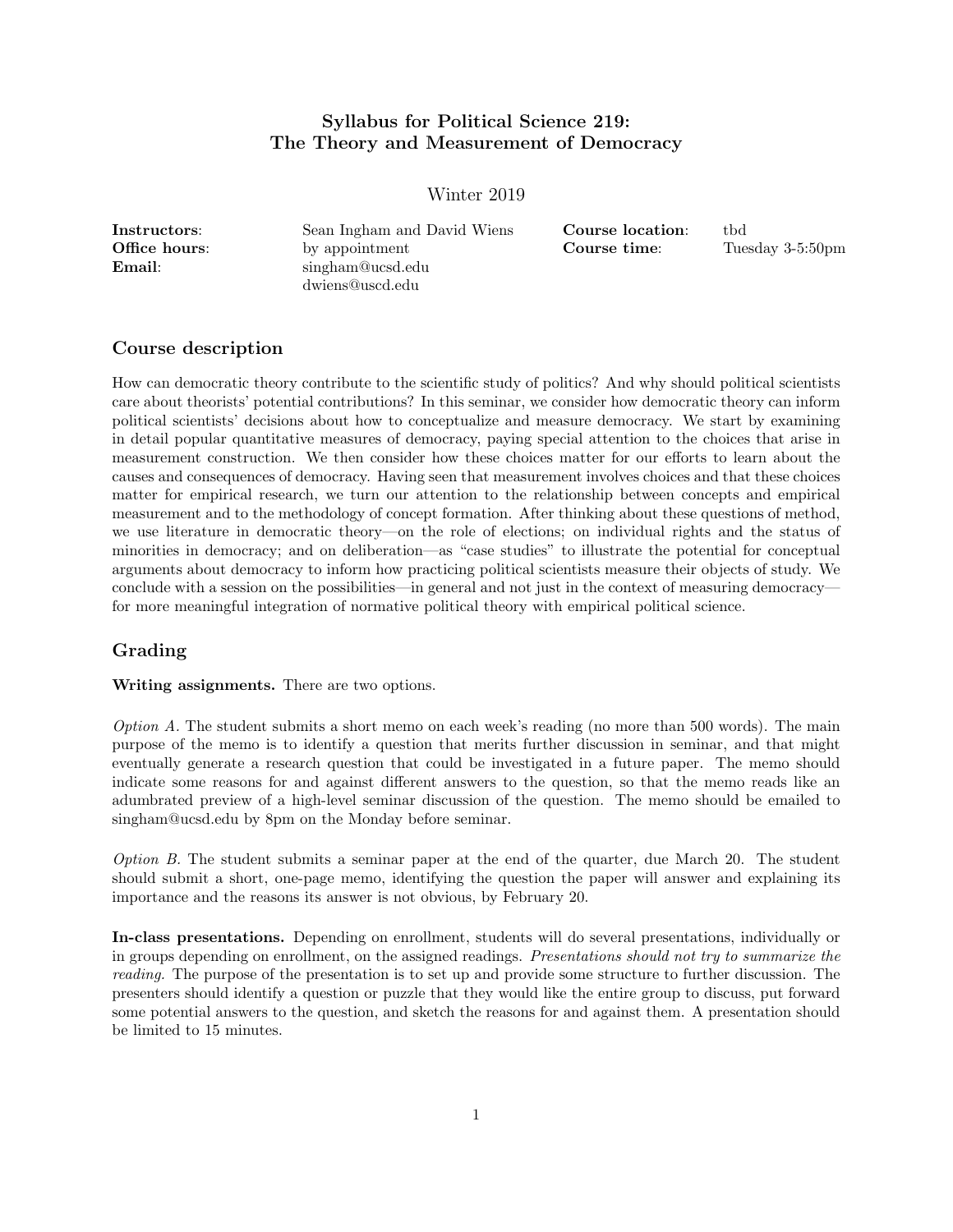## Reading schedule

Provisional draft  $-$  subject to change

- 1. Jan. 8. Measuring democracy
	- Polity IV Users' Manual
	- Varieties of Democracy Manual
	- Coppedge et al. 2015. "Measuring high level democratic principles using the V-Dem data." International Political Science Review 37(5): 580–593.
	- Pzeworski et al, Democracy and Development, chapter 1
- 2. Jan. 15. Why measurement matters
	- Coppedge, Democratization and Research Methods, chaps. 2 & 4
	- Munck, Measuring Democracy, chaps. 1, 2, 6
	- Collier and Adcock, "Democracy and Dichotomies", Annual Review of Political Science (1999)
	- Cheibub, Gandhi, and Vreeland, "Democracy and Dictatorship Revisted"
	- Optional: Jackman and Treier, "Democracy as a Latent Variable", AJPS (2008)
- 3. Jan. 22. Measurement and concept formation
	- Goertz, Social Science Concepts, chaps. 2–4
	- Collier and Levitsky, "Democracy with Adjectives", *World Politics* (2011)
	- Margolis and Laurence, "Concepts", Stanford Encyclopedia of Philosophy (plato.stanford.edu), secs. 2 and 5
	- Trochim and Donnelly, *Research Methods Knowledge Base*, chaps. on measurement
	- Optional: Sartori, "Concept misinformation in comparative politics"
- 4. Jan. 29. Conceptual problems and conceptual solutions
	- Cappelen, Fixing Language, chaps. 1–3
	- Gallie, "Essentially Contested Concepts"
	- Laudan, Progress and Its Problems, chap. 2
	- Optional: McPherson and Plunkett, "Conceptual Ethics and the Methodology of Normative Inquiry"
	- Optional: Collier, Hidalgo, and Maciuceanu, "Essentially Contested Concepts: Debates and Applications", Journal of Political Ideologies (2006)
- 5. Feb. 5. Minimalist conceptions of democracy
	- Joseph Schumpeter, Capitalism, Socialism, and Democracy, chs. 21, 22
	- Christopher Achen and Larry Bartels, Democracy for Realists, chs. 1, 2
	- Robert Dahl, Polyarchy: Participation and Opposition, ch. 1
	- Adam Przeworski, "Minimalist Conception of Democracy: A Defense," in Democracy's Value, eds. Ian Shapiro and Casiano Hacker-Cordon (CUP, 1999).

6. Feb. 12. The place of elections in democracy, continued